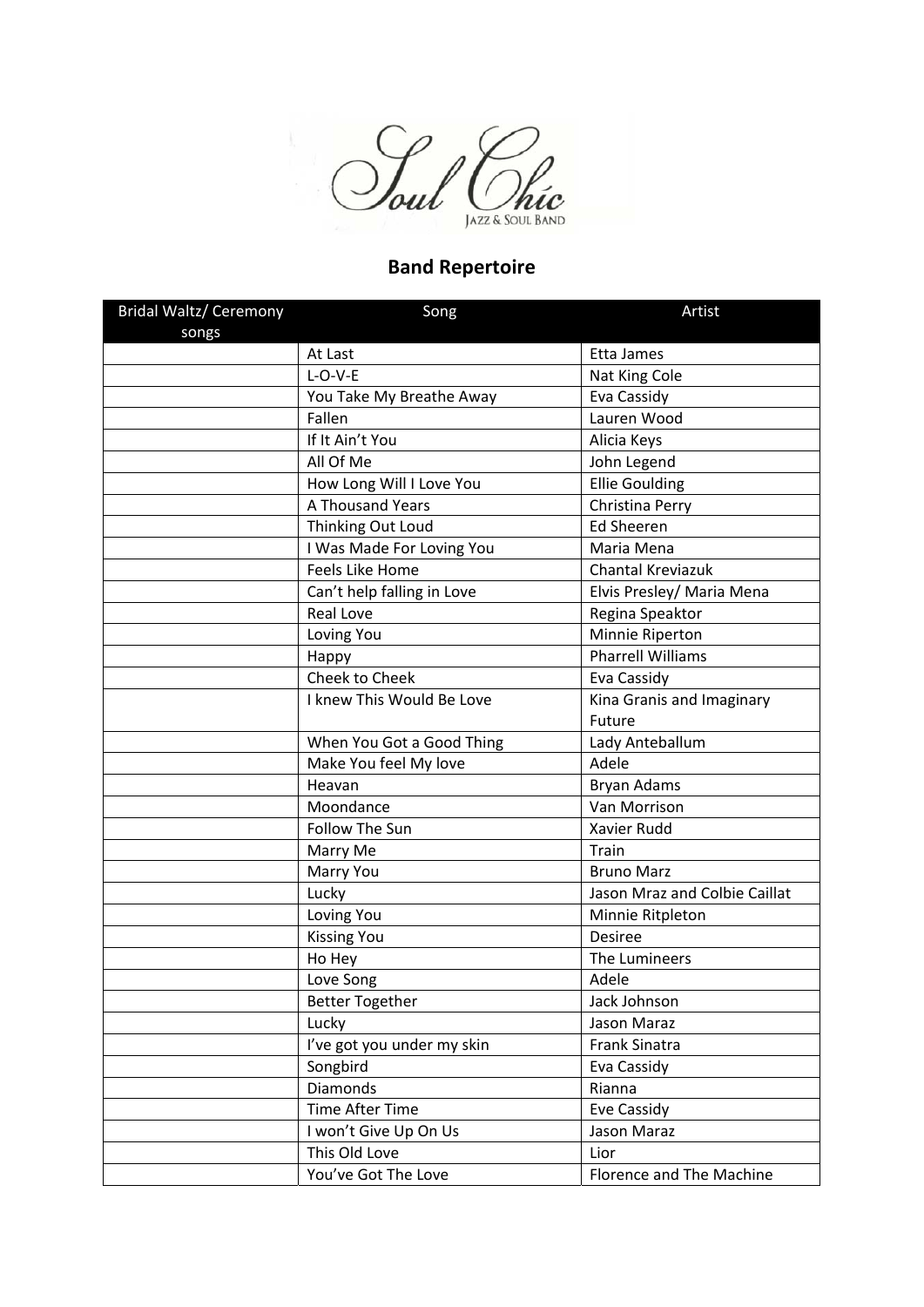| <b>Bridal Waltz/ Ceremony</b> | Song                          | Artist                         |
|-------------------------------|-------------------------------|--------------------------------|
| songs                         |                               |                                |
|                               | <b>Fields of Gold</b>         | Eva Cassidy                    |
|                               | We Found Love                 | Rhianna                        |
|                               | Just like a star              | Corinne Bailey Rae             |
|                               | All You Need Is Love          | The Beatles                    |
|                               | What a Wonderful World        | Louis Armstrong                |
|                               | Somewhere Over the Rainbow    | Eva Cassidy                    |
|                               | <b>Feeling Good</b>           | <b>Michael Buble</b>           |
|                               | Come Away With Me             | Norah Jones                    |
|                               | Sign Sealed Deliverd          | Stevie Wonder                  |
|                               | Isn't She Lovely              | Stevie Wonder                  |
|                               | Just The Way You Are          | <b>Bruno Marz</b>              |
|                               | Wonderful Tonight             | Eric Clapton                   |
|                               | You and I                     | Ingrid Michealson              |
|                               | The Luckiest                  | <b>Ben Folds</b>               |
|                               | Everything                    | <b>Michael Buble</b>           |
|                               | Come Away With Me             | Norah Jones                    |
|                               | I Choose You                  | Sara Barralies                 |
|                               | Crazy In Love                 | Beyonce                        |
|                               | Don't know Why                | Norah Jones                    |
|                               | Oh Happy day                  | Aretha Franklin                |
|                               | <b>Big Jet Plane</b>          | Angus & Julius Stone           |
|                               | I'm Yours                     | Jason Maraz                    |
|                               | Can't Take My Eyes Off of You | <b>Frankie Vallie</b>          |
|                               | More Than Words               | Extreme                        |
|                               | Deeply In Love                | Hillsong                       |
|                               | Even When I'm Sleeping        | Leonardo's bride               |
|                               | The Wedding Song              | Angus & Julius Stone           |
|                               | As time Goes By               | <b>Frank Sinatra</b>           |
|                               | <b>Ave Maria</b>              | (Latin version/Beyonce Version |
|                               | Cannon in D Major             | Johann Pachelbel               |
|                               | The Way You Look Tonight      | <b>Frank Sinatra</b>           |
|                               | I'll Be Seeing You            | <b>Billie Holiday</b>          |

*\*\*Please note ceremony songs can also be played in background music set* 

| <b>Relaxed Background</b><br>Music | Song                  | Artist              |
|------------------------------------|-----------------------|---------------------|
|                                    | Hallelujah            | Jeff Buckley        |
|                                    | Diamonds              | Rlannaha            |
|                                    | Stay with Me          | Sam Smith           |
|                                    | Thinking out Loud     | <b>Ed Sheeran</b>   |
|                                    | Riptide               | Vance Joy           |
|                                    | Titanium              | Sia                 |
|                                    | <b>Breathe Me</b>     | Sia                 |
|                                    | If It Ain't you       | Alicia Keys         |
|                                    | Now I love Someone    | <b>Holy Throsby</b> |
|                                    | Make You feel my love | Adele               |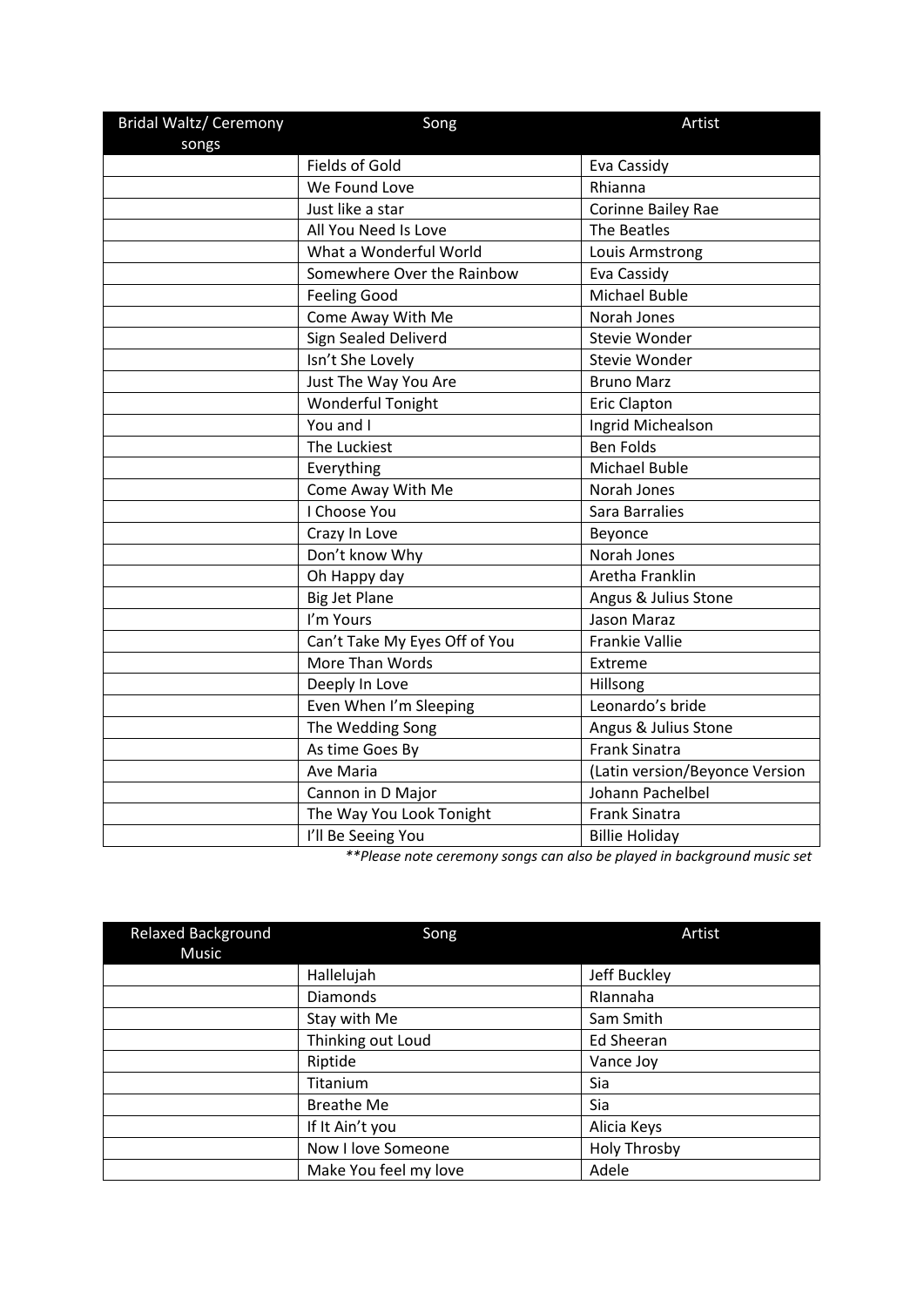| Relaxed Background | Song                          | Artist                 |
|--------------------|-------------------------------|------------------------|
| <b>Music</b>       |                               | Adele                  |
|                    | Love Song                     |                        |
|                    | Fly Me to the Moon            | <b>Frank Sinatra</b>   |
|                    | Gravity                       | John Mayer             |
|                    | Just Haven't met you yet      | Michael Buble          |
|                    | Imagine                       | John Lennon            |
|                    | <b>Ordinary People</b>        | John Legend            |
|                    | <b>Stormy Monday</b>          | Eva Cassidy            |
|                    | Summertime                    | <b>Ray Charles</b>     |
|                    | Fever                         | Peggy Lee              |
|                    | More Than Words               | Extreme                |
|                    | No More Blues                 | Elizete Cardoso        |
|                    | The Nearness of You           | Norah Jones            |
|                    | Gingi                         | <b>Christine Mcvie</b> |
|                    | <b>True Colours</b>           | Cindy Lauper           |
|                    | Autumn Leaves                 | Nat King Cole          |
|                    | Smile                         | Natalie Cole           |
|                    | <b>Beautiful Love</b>         | <b>Wayne King</b>      |
|                    | <b>Burn For You</b>           | John Farnam            |
|                    | I can't make you love me      | <b>Bonnie Rait</b>     |
|                    | Cry Me a River                | Julie London           |
|                    | The way You Look Tonight      | Frank Sinaatra         |
|                    | Sway                          | Michael Buble          |
|                    | <b>Steal My Kisses</b>        | <b>Ben Harper</b>      |
|                    | My Baby Just Cares for me     | Nina Simone            |
|                    | I've got you under my skin    | <b>Frank Sinatra</b>   |
|                    | Tears in heaven               | <b>Eric Clapton</b>    |
|                    | Time after Time               | Eva Cassidy version    |
|                    | Dance Me till the end of Love | Madeline Perouyx       |
|                    | <b>Sweet Memory</b>           | Melody Gardot          |
|                    | Baby I'm a fool               | <b>Melody Gardot</b>   |
|                    | <b>Blue Skies</b>             | Eva Cassidy            |
|                    | Another Day In Paradise       | <b>Phil Collins</b>    |
|                    | The Way I am                  | Ingrid Michaelson      |
|                    | Wonderful Tonight             | <b>Eric Clapton</b>    |
|                    | Even When I am Sleeping       | Leonardo's Bride       |
|                    | Just The Two Of Us            | Astra Gilburto         |
|                    | Now I Love Someone            | <b>Holly Throsby</b>   |

| Soul/ Blues/ Motown | Song                  | Artist        |
|---------------------|-----------------------|---------------|
|                     | Superstition          | Stevie Wonder |
|                     | Sign Sealed Delivered | Stevie Wonder |
|                     | Accuse Me             | Eric Clapton  |
|                     | Dancing In the Street | The Supremes  |
|                     | Summertime            | Ray Charles   |
|                     | Ain't No Mountain     | Marvin Gaye   |
|                     | Tell Me What I say    | Ray Charles   |
|                     | Let's stay together   | Al Green      |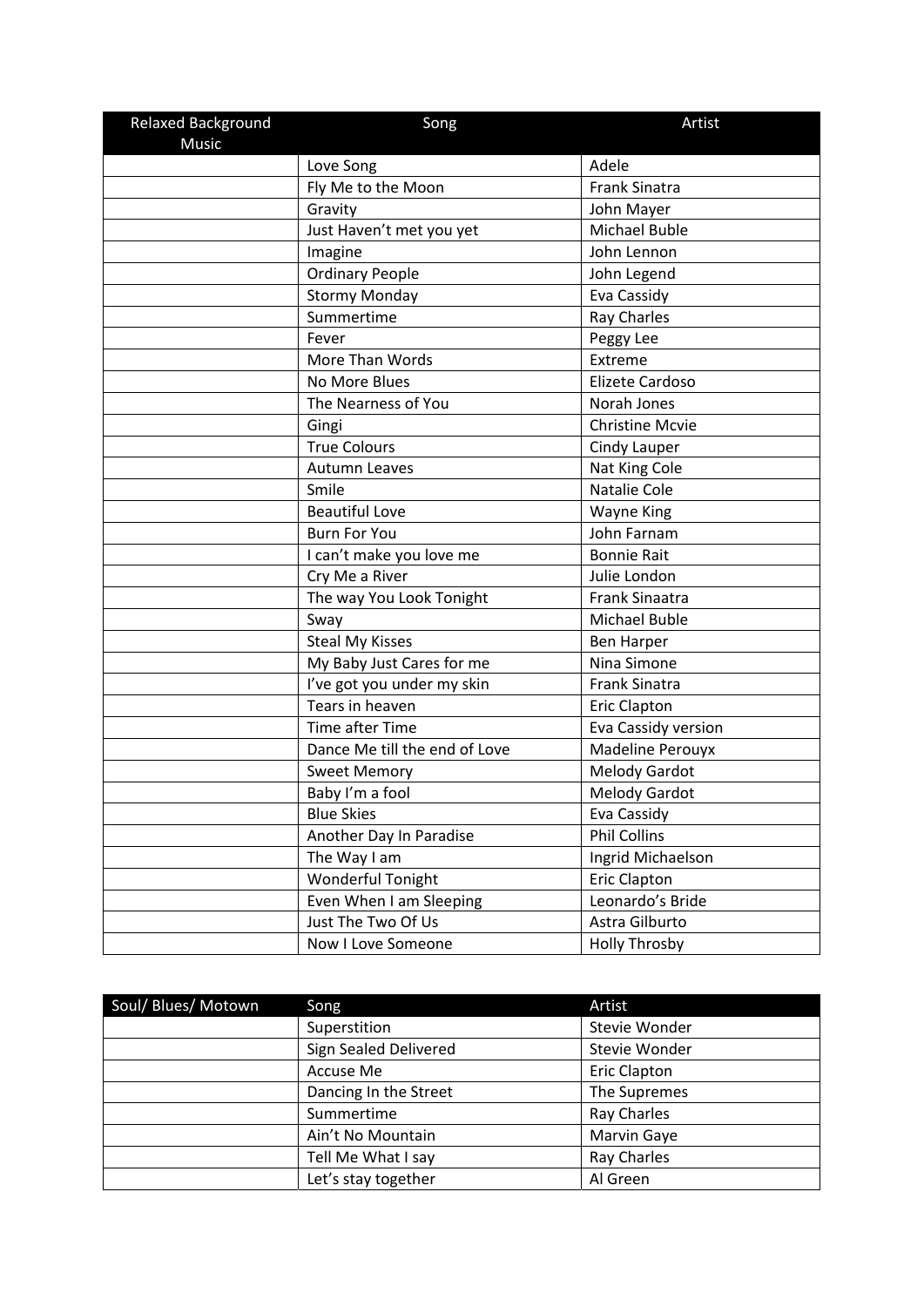| Soul/ Blues/ Motown | Song                             | Artist                 |
|---------------------|----------------------------------|------------------------|
|                     | I feel Good                      | James Brown            |
|                     | Bad Mamma Jamma                  | Stevie Wonder          |
|                     | Heard it through the Grape Vine  | Marvin Gaye            |
|                     | Isn't She Lovely                 | Stevie Wonder          |
|                     | Hit the Road Jack                | Ray Charles            |
|                     | Georgia on my mind               | Ray Charles            |
|                     | Sugar Pie Honey Bunch            | The Four Tops          |
|                     | Give Me One reason               | <b>Tracy Chapman</b>   |
|                     | Smooth Operator                  | Sade                   |
|                     | Hey Hey                          | <b>Eric Clapton</b>    |
|                     | Aint No Sunshine                 | <b>Bill Withers</b>    |
|                     | Killing Me Softly                | Roberta Flack          |
|                     | Groove is in the Heart           | Dee-Lite               |
|                     | <b>Chain of Fools</b>            | Aretha Franklin        |
|                     | Route 66                         | Natalie Cole           |
|                     | My babe                          | Little Walter          |
|                     | I just Wanna make love to you    | Etta James             |
|                     | Something's got a hold of me     | Etta James             |
|                     | Fell In Love with a Boy          | Joss Stone             |
|                     | Some Kind of Wonderful           | <b>Joss Stone</b>      |
|                     | Master Blaster                   | Stevie Wonder          |
|                     | What's Going on                  | Donnie Hathaway        |
|                     | Play that Funky Music            | Wild Cherry            |
|                     | Use Me                           | <b>Bill Withers</b>    |
|                     | Wish I didn't miss you           | Angie Stone            |
|                     | All I do                         | Stevie Wonder          |
|                     | What A Man                       | Salt & Pepa            |
|                     | Superfly                         | <b>Curtis Mayfield</b> |
|                     | <b>Street Life</b>               | Randy Crawford         |
|                     | Hey Hey                          | <b>Eric Clapton</b>    |
|                     | Sweet Home Chicago               | <b>Buddy Guy</b>       |
|                     | Lalor                            | <b>Eric Clapton</b>    |
|                     | <b>Sweet Memory</b>              | <b>Melody Gardot</b>   |
|                     | <b>Stormy Monday</b>             | Eva Cassidy            |
|                     | You Give Me Something            | James Morrisson        |
|                     | Tell Me What I'd say             | Ray charles            |
|                     | Sweet Home Chicago               | Eric clapton           |
|                     | Everybody Needs somebody to love | <b>Blues Brothers</b>  |
|                     | Give me some loving              | <b>Blues Brothers</b>  |
|                     | <b>Good Times</b>                | Chic                   |
|                     | Ai'nt No Body                    | Chaka Can              |
|                     | <b>Tear Drops</b>                | Womack Womack          |
|                     | We Are Family                    | Sister Sledge          |
|                     | September                        | Earth Wind and Fire    |
|                     | Celebration                      | Kool and the Kang      |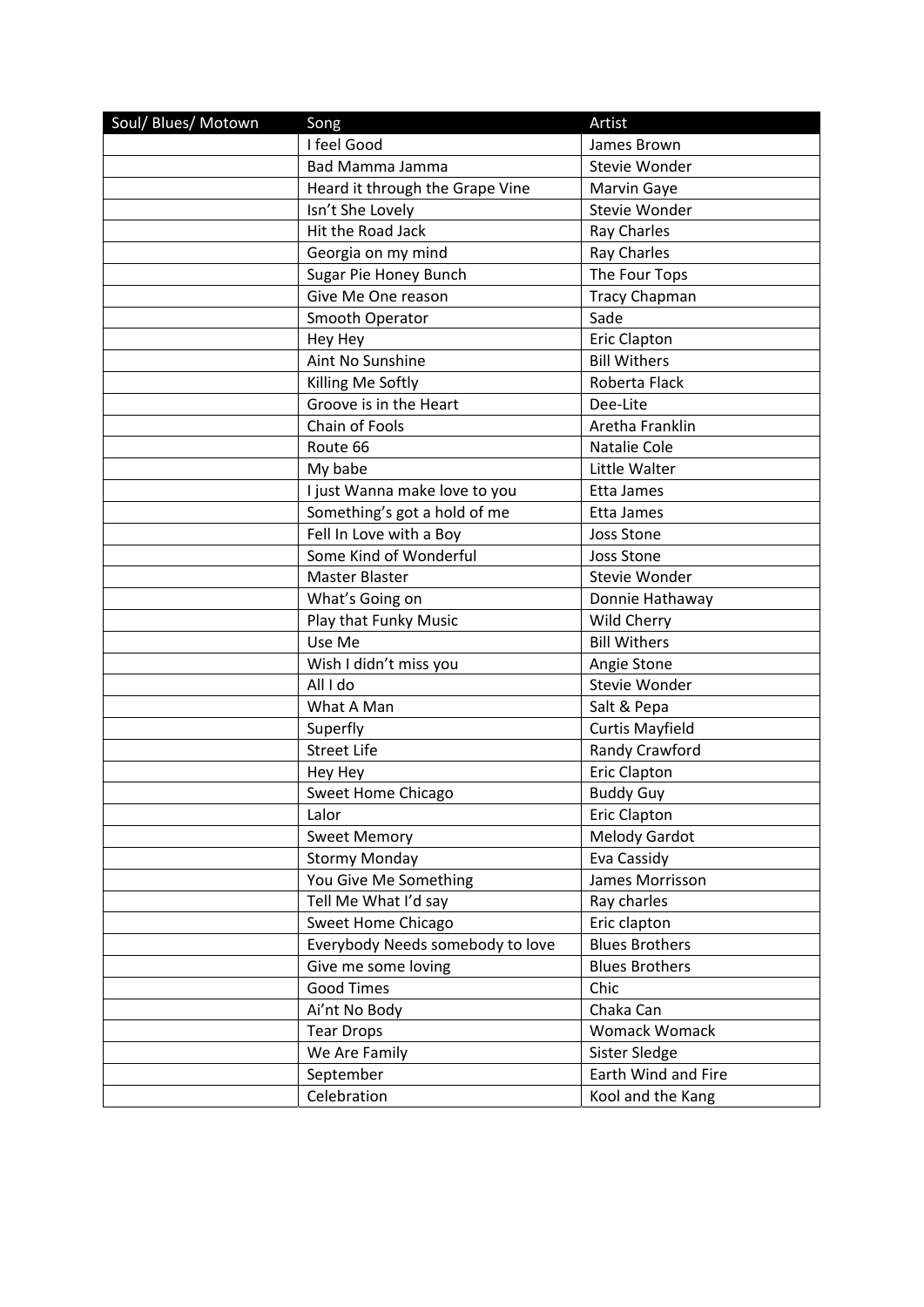| 60s/70s | Song                       | Artist            |
|---------|----------------------------|-------------------|
|         | Is this Love               | <b>Bob Marley</b> |
|         | No Woman No Cry            | <b>Bob Marley</b> |
|         | Blackbird                  | The Beatles       |
|         | A little Ray of Sunshine   | <b>Brain Cadd</b> |
|         | Come together              | The Beatles       |
|         | Brown Eyed Girl            | Van Morrisson     |
|         | Fernando                   | Abba              |
|         | Dancing Queen              | Abba              |
|         | Jessie's Girl              |                   |
|         | La Bamba                   |                   |
|         | <b>Across the Universe</b> | The Beatles       |

| 70s/80s disco | Song                       | Artist              |
|---------------|----------------------------|---------------------|
|               | Blame it on the Boogie     | Jackson 5           |
|               | will Survive               | Gloria Gaynor       |
|               | Hit me with your best shot | Pat Benatar         |
|               | Walking on Sunshine        | Katrina & the Waves |
|               | Nutbush                    | <b>Tina Turner</b>  |
|               | I feel the Earth Move      | Carol King          |
|               | Jungle Boogie              | Kool & the gang     |
|               | <b>Funky Town</b>          | Lipps Inc           |
|               | <b>Billy Jean</b>          | Michael Jackson     |
|               | Ain't Nobody               | Chaka Can           |

| Modern Songs | Song                         | Artist                |
|--------------|------------------------------|-----------------------|
|              | Be The One                   | Duo Lipa              |
|              | Cheap Thrills                | Sia                   |
|              | Can't Stop The Feeling       | Justin Timberlake     |
|              | Stay with Me                 | Sam Smith             |
|              | I cant Feel My Face          |                       |
|              | This Is What You Came For    | Rhianna               |
|              | Happy                        | <b>Bruno Mars</b>     |
|              | Don't Be So Hard On Yourself | Jess Glyn             |
|              | Sugar                        | Robin Schulz          |
|              | All Of Me                    | John Legand           |
|              | No Diggity                   | <b>Black Street</b>   |
|              | Wake Me Up                   | Avicci                |
|              | All About That Bass          | <b>Meghan Trainor</b> |
|              | No Place I'd Rather Be       | Clean Bandit          |
|              | Up Town Funk                 | <b>Bruno Marz</b>     |
|              | Riptide                      | Vance Joy             |
|              | <b>Diamonds</b>              | Rhianna               |
|              |                              |                       |
|              |                              |                       |
|              | Thinking Out Loud            | <b>Bruno Marz</b>     |
|              | Flashlight                   | Jessie jay            |
|              | I'll Take Care Of You        | Rhianna               |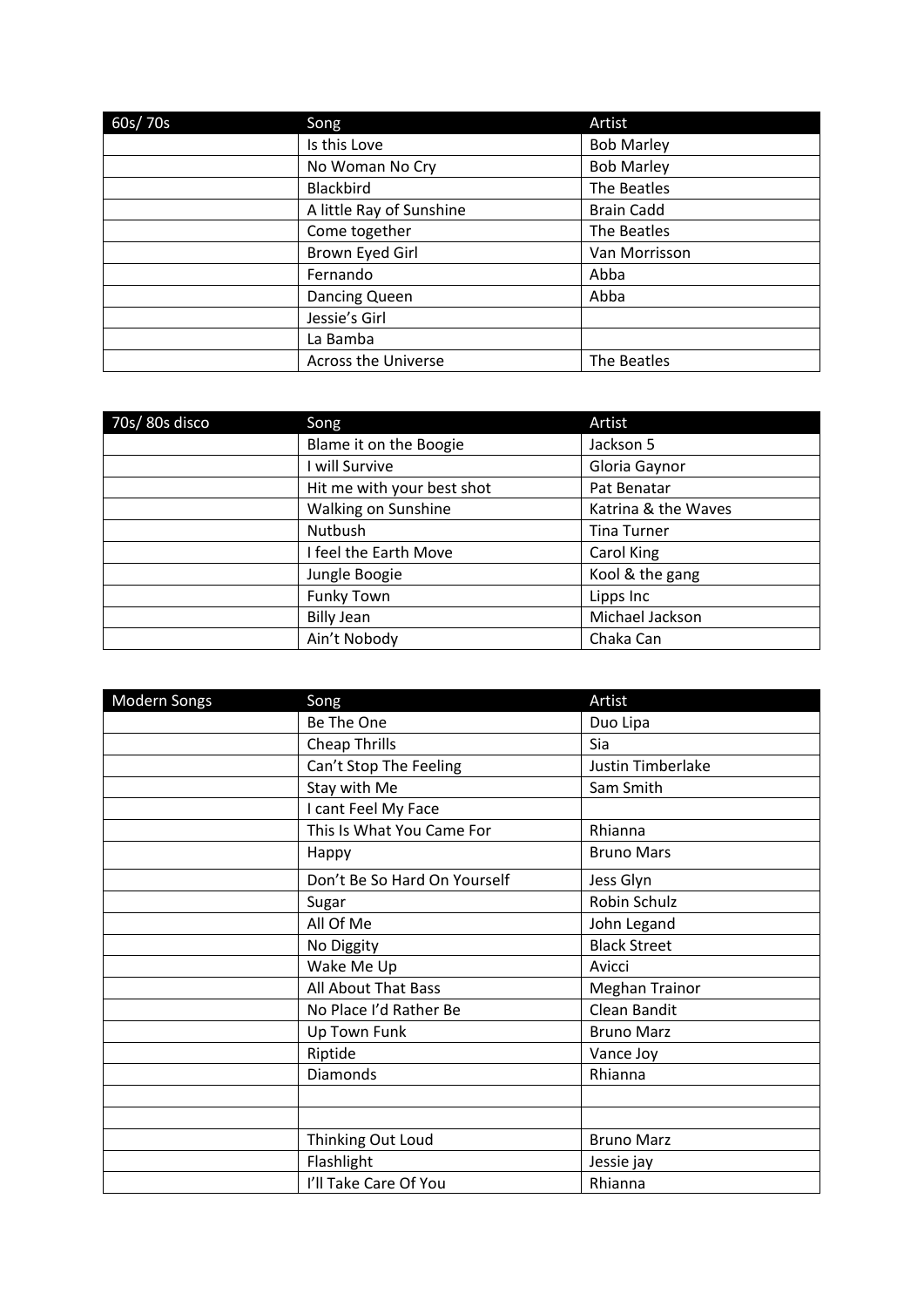| <b>Modern Songs</b> | Song                        | Artist                  |
|---------------------|-----------------------------|-------------------------|
|                     | Closer                      | Usher                   |
|                     | Just Give me A Reason       | Pink                    |
|                     | We Found love               | Rianna                  |
|                     | Live Louder                 | Nathaniel               |
|                     | Diamonds                    | Rianna                  |
|                     | Valerie                     | Amy Winehouse           |
|                     | Love Song                   | Adele                   |
|                     | Lonely Boy                  | The Black Keys          |
|                     | Moves Like Jagger           | Maroon 5                |
|                     | <b>Teenage Dream</b>        | <b>Katy Perry</b>       |
|                     | Forget you                  | Cee Lo Green            |
|                     | One Love                    | U <sub>2</sub>          |
|                     | No One                      | Alicia Keys             |
|                     | <b>Empire State of Mind</b> | Alicia Keys             |
|                     | <b>Fix You</b>              | Cold Play               |
|                     | You've got the love         | Florence of the Machine |
|                     | Umbrella (Acoustic)         | Rhianna                 |
|                     | Somebody I used to Know     | Gotye                   |
|                     | Viva la Vida                | Coldplay                |
|                     | Yellow                      | Coldplay                |
|                     | Sing It Back                | Moloko                  |
|                     | I'm Yours                   | Jason Moraz             |
|                     | Cosmic Girl                 | Jameriqui               |
|                     | Rolling In the Deep         | Adele                   |
|                     | Firework                    | <b>Katy Perry</b>       |
|                     | <b>Just Dance</b>           | Lady Gaga               |
|                     | <b>Price Tag</b>            | Jessie J                |
|                     | Without You                 | Usher                   |
|                     | Waterfalls                  | <b>TLC</b>              |
|                     | This Love                   | Maroon 5                |
|                     | Wonderwall                  | Oasis                   |
|                     | A woman's Worth             | Alicia Keys             |
|                     | <b>Foolish Games</b>        | Jewel                   |
|                     | American Boy                | Estelle                 |
|                     | Crazy                       | <b>Gnarles Barkley</b>  |
|                     | Thinking Out loud           | Ed sheeran              |
|                     | Better be home soon         | Crowded House           |
|                     | Cameo Lover                 | Kimbra                  |
|                     | Black & Gold                | Sam Sparrow             |
|                     | Thinking of You             | <b>Katty Perry</b>      |
|                     | Little L                    | Jamiroquai              |
|                     | Teardrop                    | Massive Attack          |
|                     | Treasure                    | <b>Bruno Mars</b>       |
|                     | Amazing                     | <b>Bruno Mars</b>       |
|                     | My Happiness                | Powder finger           |
|                     | Crazy In Love               | Beyonce                 |
|                     | Work It Out                 | Beyonce                 |
|                     | Halo                        | Beyonce                 |
|                     | All the Single Ladies       | Beyonce                 |